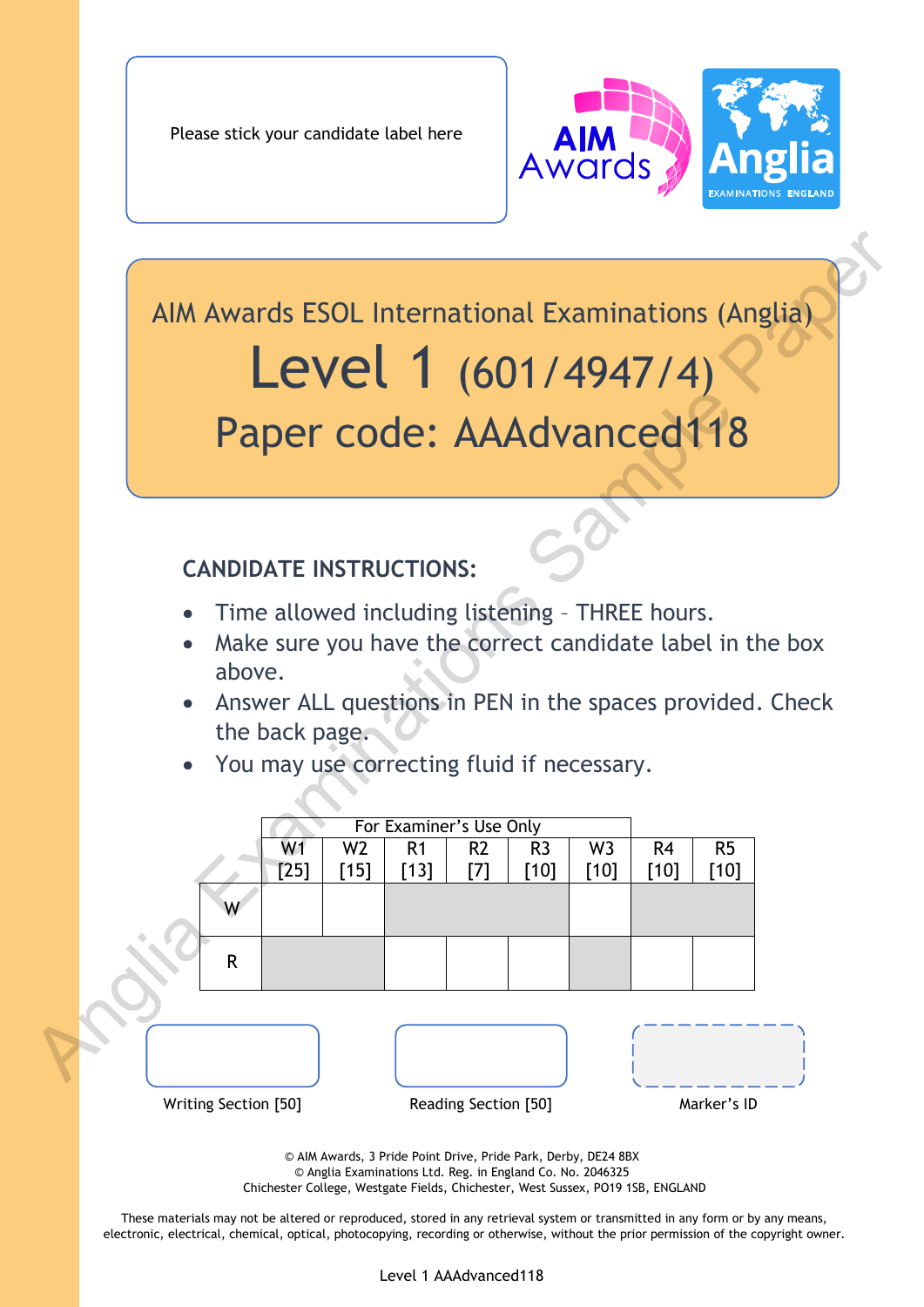Marks Awarded

## **Section W1 (25 marks)**

*Write a composition of 200–250 words on ONE of the following topics:*

- 1. Which celebrity influences young people in your country? How?
- 2. Describe a special family occasion you have taken part in.
- 3. Give an account of a day that changed your life.
- 4. What makes a good teacher? Discuss.

| Title:                   |   |  |
|--------------------------|---|--|
|                          |   |  |
|                          |   |  |
|                          |   |  |
|                          |   |  |
|                          |   |  |
|                          |   |  |
|                          |   |  |
|                          |   |  |
|                          |   |  |
|                          | ۰ |  |
|                          |   |  |
|                          |   |  |
|                          |   |  |
|                          |   |  |
|                          |   |  |
|                          |   |  |
|                          |   |  |
|                          |   |  |
|                          |   |  |
| $\overline{\phantom{a}}$ |   |  |
|                          |   |  |
|                          |   |  |
|                          |   |  |
|                          |   |  |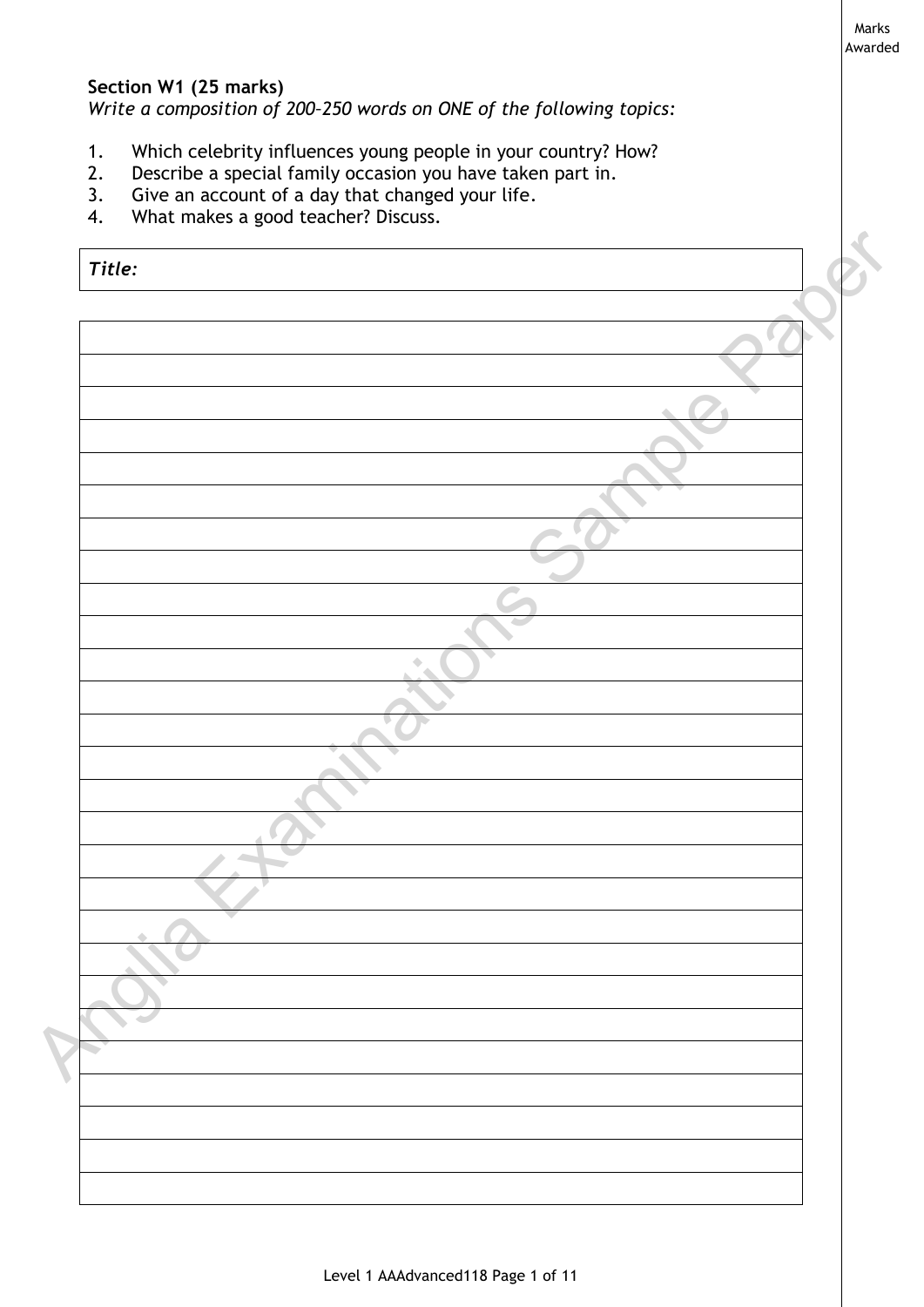| Marks   |  |
|---------|--|
| Awarded |  |

| Ask for extra paper if required. |  |
|----------------------------------|--|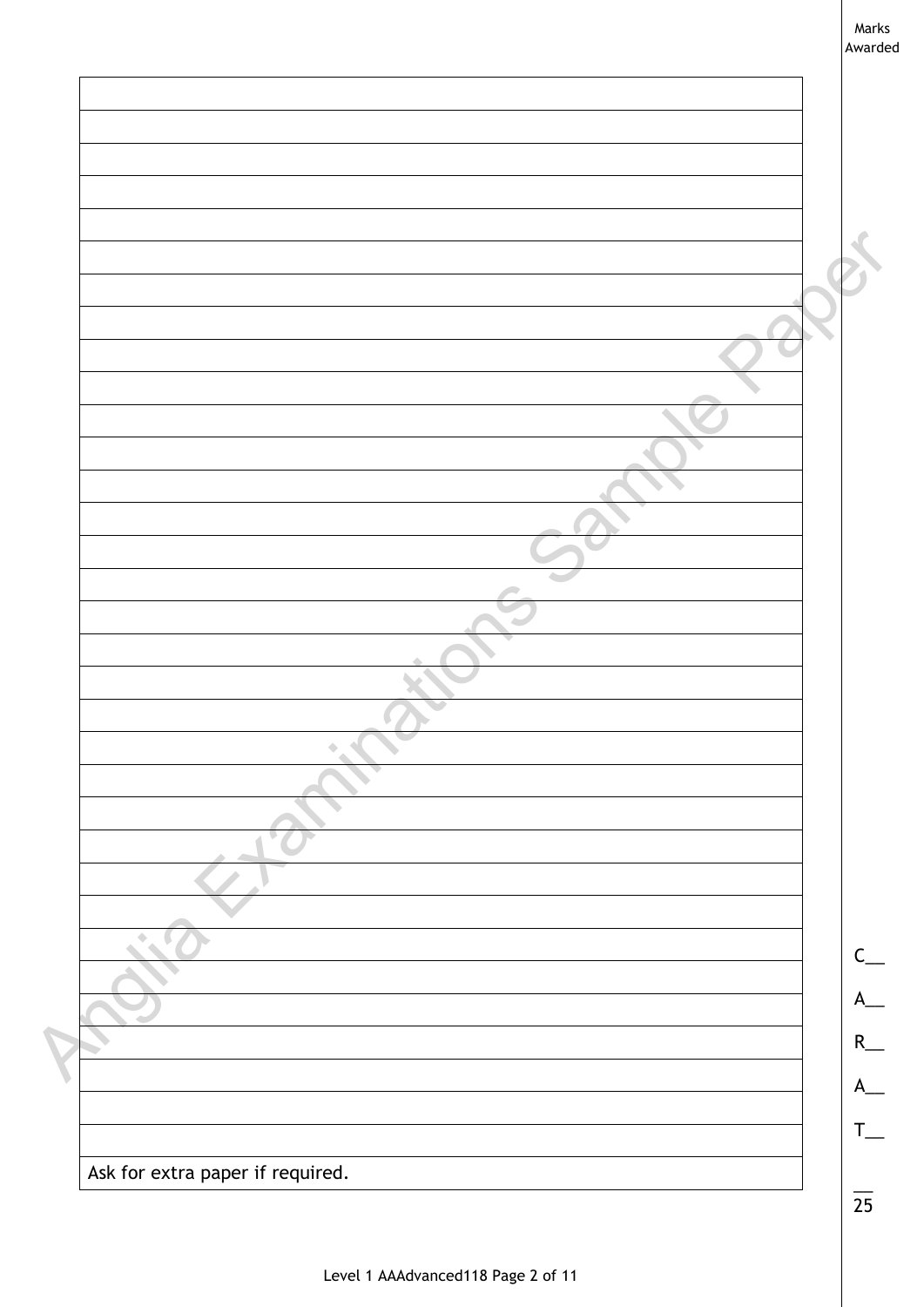**Section W2 (15 marks)**

**You must do both Task 1** *and* **Task 2**

**You have seen an advertisement for a part-time job in a local sports club.**

**Task 1**- Write a letter of 80–100 words to the manager.

- ask for further information
- explain why you would be a good employee

| Task 1 |  |  |  |
|--------|--|--|--|
|        |  |  |  |
|        |  |  |  |
|        |  |  |  |
|        |  |  |  |
|        |  |  |  |
|        |  |  |  |
|        |  |  |  |
|        |  |  |  |
|        |  |  |  |
|        |  |  |  |
|        |  |  |  |
|        |  |  |  |
|        |  |  |  |
|        |  |  |  |
|        |  |  |  |
|        |  |  |  |
|        |  |  |  |
|        |  |  |  |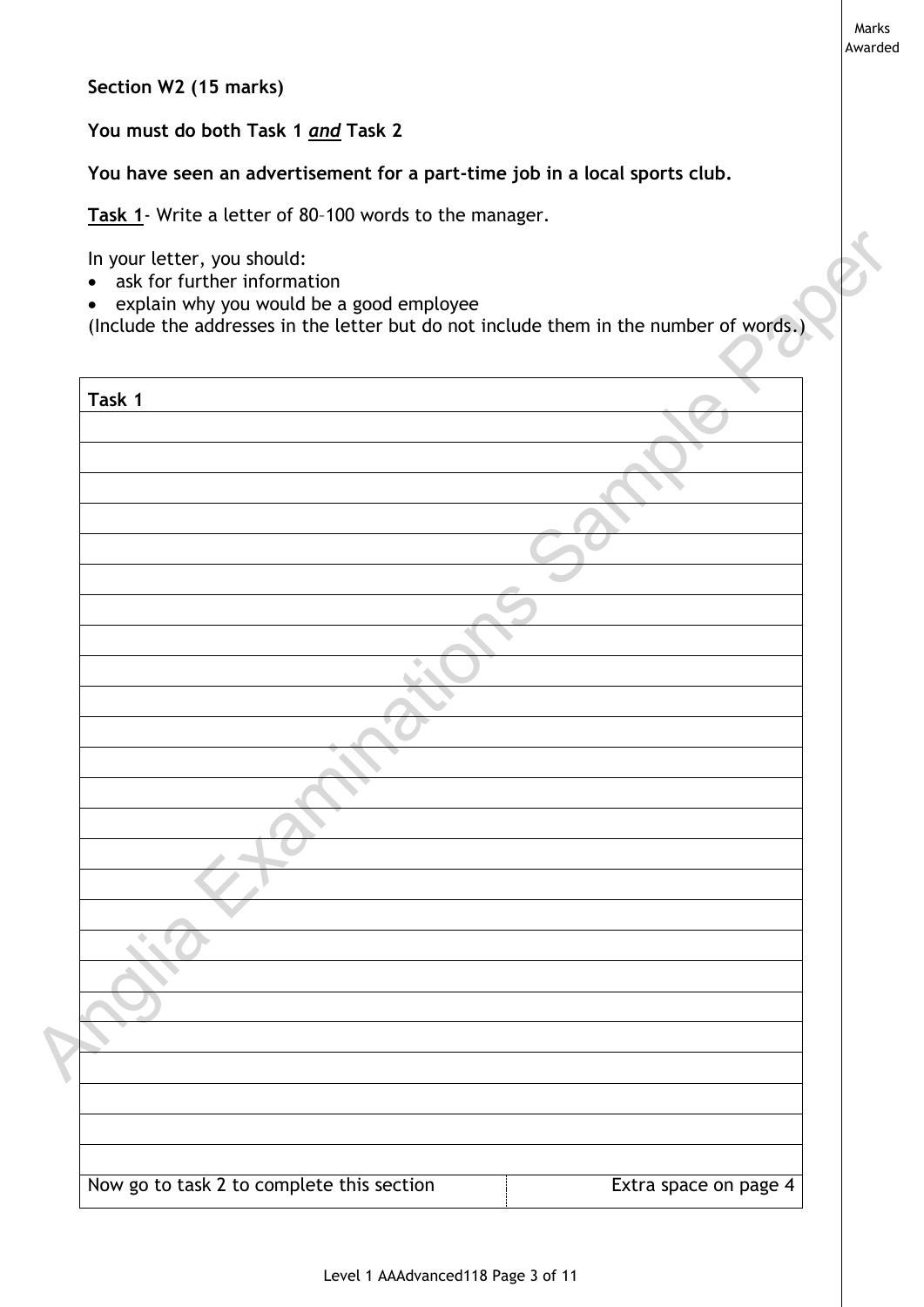# **Section W2 (continued)**

**Task 2**- Write an email of about 50 words to a friend.

In your email, you should:

- tell your friend about the job
- tell him/her how you would like to spend your wages

| From:                    |  |  |
|--------------------------|--|--|
| Subject:                 |  |  |
| Message:                 |  |  |
|                          |  |  |
|                          |  |  |
|                          |  |  |
|                          |  |  |
|                          |  |  |
|                          |  |  |
|                          |  |  |
| extra space              |  |  |
|                          |  |  |
| $\overline{\phantom{a}}$ |  |  |
|                          |  |  |
|                          |  |  |
|                          |  |  |

Marks Awarded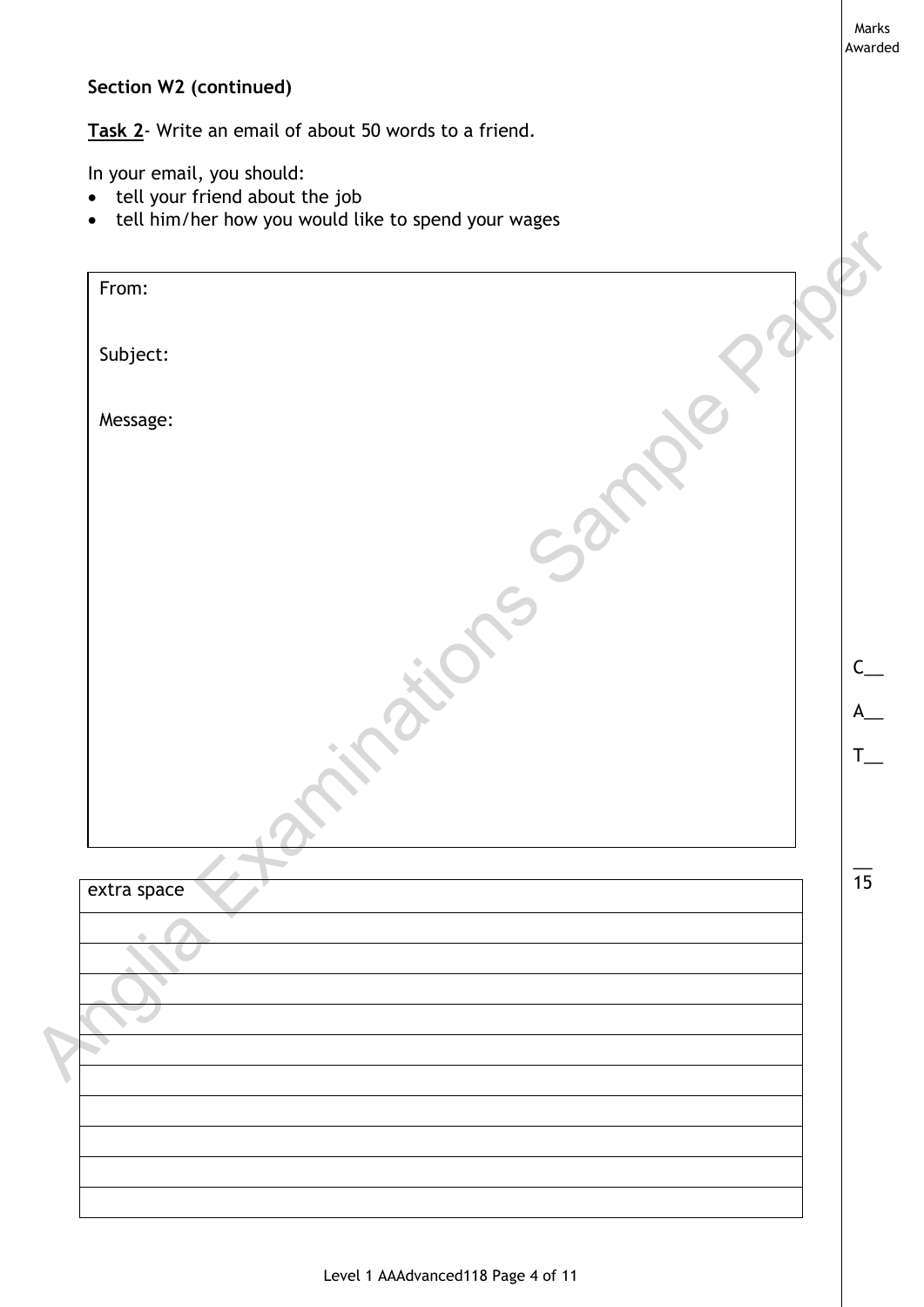*Read the following passage and answer all the questions.*

#### **The Barkley Marathons**

Marks Awarded

The Barkley Marathons is the world's craziest, most secretive race. It is a demanding run through unmarked, rough Tennessee mountains. A marathon of the same distance in the Alps has a time limit of 46 hours. Barkley competitors have 60 hours to finish the course. Temperatures can range from freezing to blistering hot on the same day, and there is a height gain of more than 18,000 metres  $-$  the equivalent of climbing Mount Everest twice from sea level. Runners must rely on using a map, as any kind of GPS device or mobile phone is forbidden.

Competitors complete five circuits of a course with little or no sleep. Each 20-mile circuit alternates in direction, two taking place in the dark. This race has neither a financial reward, nor a medal to take home. The only prize is that after 100 miles they have the satisfaction of coming to the end. Gary Cantrell, the race's creator, admits, 'Other races are set up for you to succeed. The Barkley wants you to fail.' While marathon running has increased in popularity, with many races attracting corporate sponsors and entry fees of \$1,000 or more, the Barkley costs just \$1.60 to enter and has a limit of 40 runners a year. in the Algos has a timit in d 46 hours. Bankley competitors have 60 hours to frinish<br>the course. Emperatures can range from freezing to bitstering hot on the same day,<br>and thee is a height gain of more than 18,000 metres -

There are other obstacles for competitors: no website, no published race date or entrance instructions. Runners must complete an entry form with bizarre questions like, 'What's the most important vegetable?' Successful applicants must bring Cantrell a gift: first-timers bring a vehicle license plate and in subsequent years they bring an item of clothing, such as a shirt. For veterans, the gift is a packet of cigarettes.

With no race marshals along the route, Cantrell hides books at various checkpoints to confirm that no one cheats. Runners must rip out the page that matches their race number. If the page is lost, the runner is disqualified. Since the race started in 1986, only 15 competitors, all of them male, have completed the full race in the time. In 2015, nobody finished, in 2016, only one person finished. Usually two-thirds of runners give up on the first circuit and Cantrell announces their failure by blowing a horn.

#### **For questions 1-3, please answer in complete sentences. (2 marks each)**

|  |  |  | How long do competitors have to complete the Barkley Marathons? |
|--|--|--|-----------------------------------------------------------------|
|  |  |  |                                                                 |
|  |  |  |                                                                 |

2. How many times must competitors run round the course?

3. How much must competitors pay to take part in the Barkley Marathons?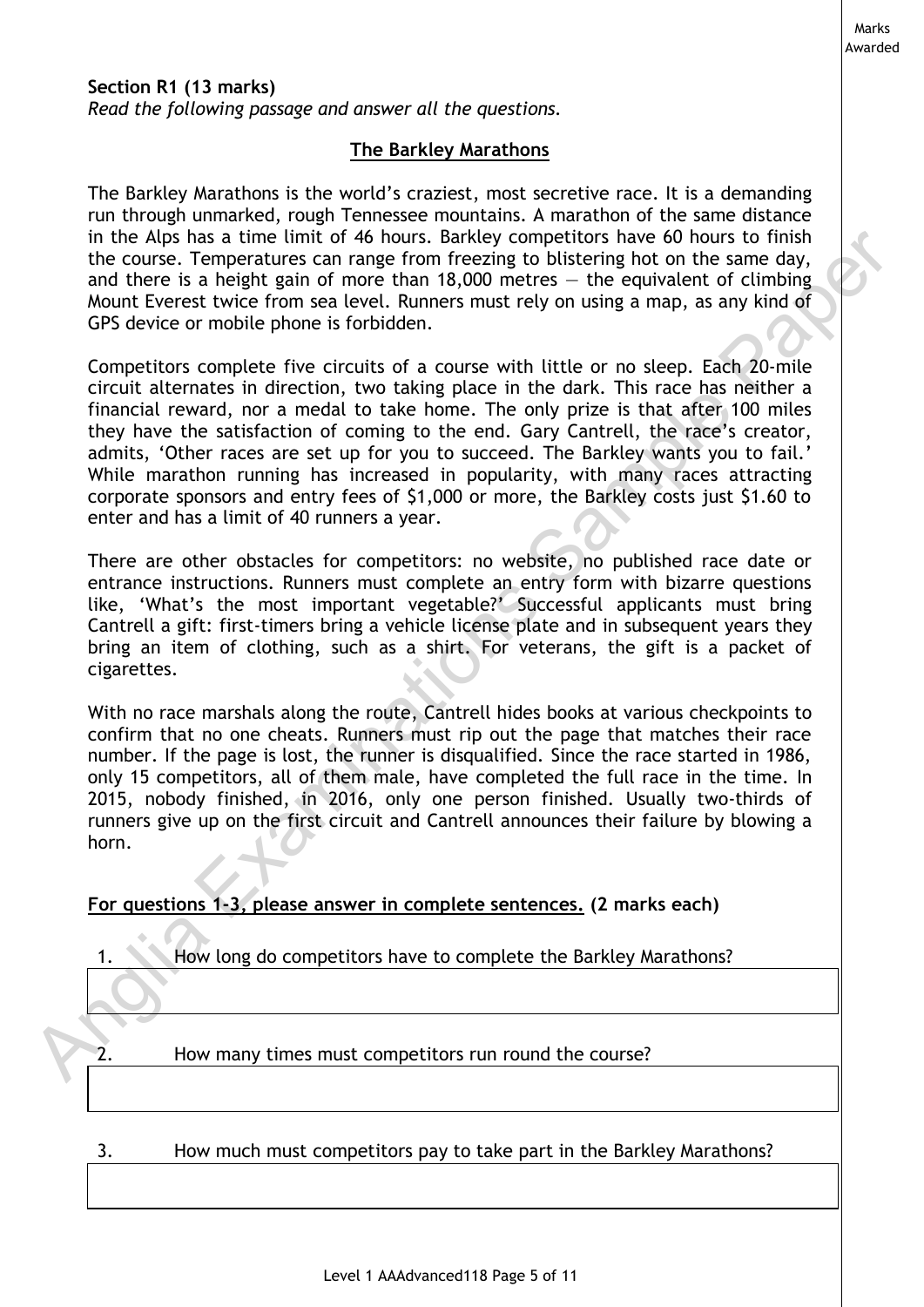|     |                                                                                                                             | Marks<br>Awarded |
|-----|-----------------------------------------------------------------------------------------------------------------------------|------------------|
|     | For questions 4-8, tick $(\checkmark)$ the box. (1 mark each)                                                               |                  |
| 4.  | Competitors can use a satellite phone to navigate.                                                                          |                  |
|     | False<br><b>True</b>                                                                                                        |                  |
| 5.  | 2016 was the first year that a woman completed the race.                                                                    |                  |
|     | False<br><b>True</b>                                                                                                        |                  |
| 6.  | Runners who finish the race receive                                                                                         |                  |
|     | a very small cash sum.<br>A<br>an honour or declaration.<br>B<br>$\mathsf{C}$<br>a personal sense of achievement.           |                  |
|     | B<br>A                                                                                                                      |                  |
| 7.  | What present must new runners give Cantrell?                                                                                |                  |
|     | a vegetable<br>A<br>a license plate<br>B<br>$\mathsf{C}$<br>a shirt                                                         |                  |
|     | B<br>A<br>С                                                                                                                 |                  |
| 8.  | Runners prove they've run the whole course by                                                                               |                  |
|     | signing the marshals' books.<br>A<br>B<br>tearing out pages from books.<br>hiding books at each checkpoint.<br>$\mathsf{C}$ |                  |
|     | $\mathsf C$<br>A<br>B                                                                                                       |                  |
|     | Write the words in the box. $(\frac{1}{2}$ a mark each)                                                                     |                  |
| 9.  | Find the word or phrase in the passage which means the SAME as:                                                             |                  |
|     | difficult (paragraph 1)                                                                                                     |                  |
|     | strange (paragraph 3)                                                                                                       |                  |
| 10. | Find the word or phrase in the passage which means the OPPOSITE of:                                                         |                  |
|     | loss (paragraph 1)                                                                                                          |                  |
|     | success (paragraph 4)                                                                                                       |                  |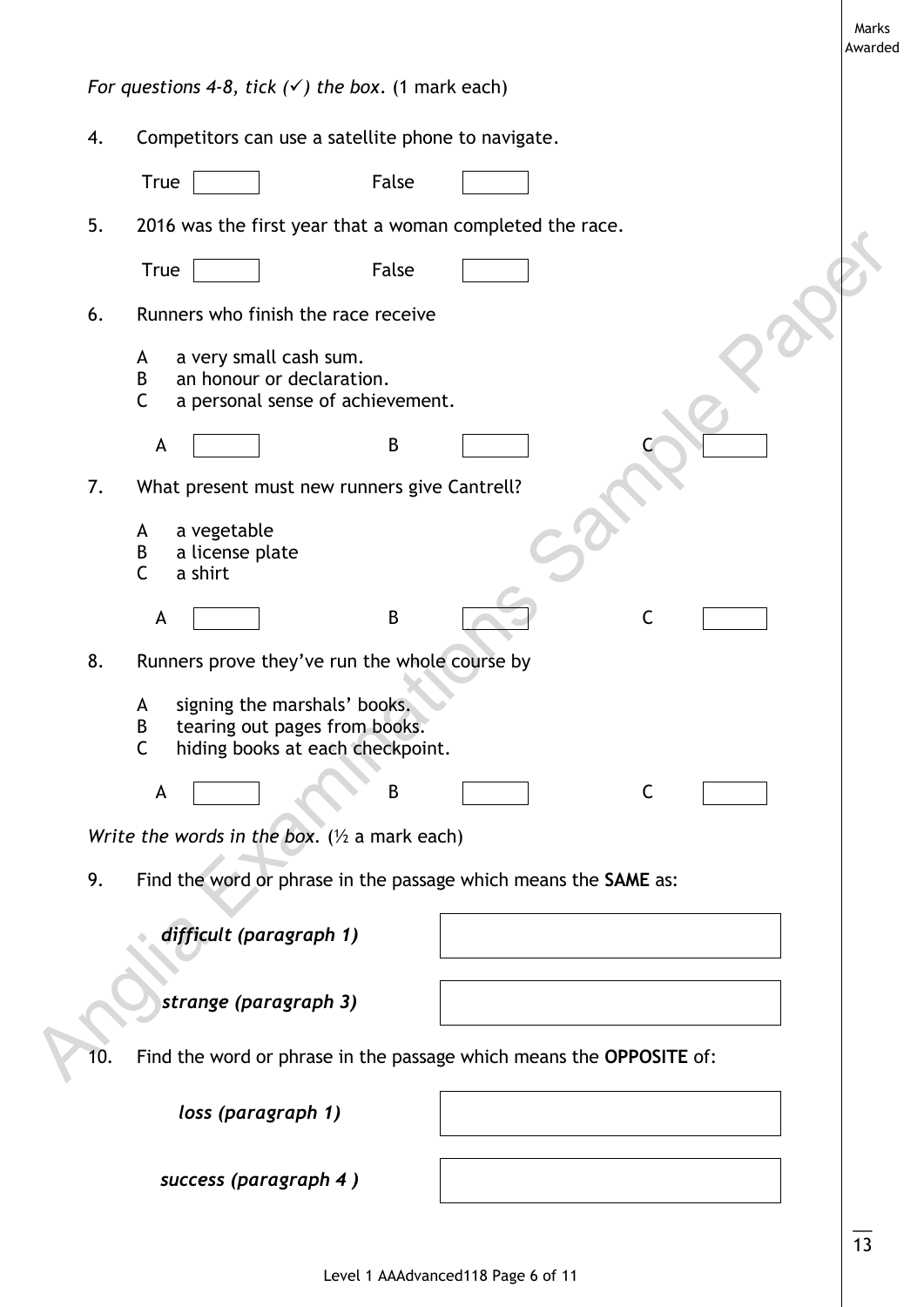Marks Awarded

> $\overline{\phantom{a}}$ 7

# **Section R2 (7 marks)**

*Read the five short news stories below. Choose from the articles (A to E) and complete the answer grid. The articles may be chosen more than once. One has been done for you as an example.*

**A**. Sweden may be the first country to become cashless. This move is a natural development for this resource-preserving society, where most financial transactions are already conducted digitally. Sweden was the first European country to introduce banknotes, but today cash has become so unpopular that many banks don't even have ATMs and some have stopped handling coins and notes altogether!

**B**. A partnership between London's Imperial College and a fashion designer has produced a new *eco* fabric and a garment made from tea. Green tea, sugar and bacteria are mixed to make a soup-like concoction. Over the course of a few days, lumps of cellulose rise to the surface of the liquid. This is made into a lightweight fabric which has a texture like leather.

| cashless. This move is a natural development for<br>this resource-preserving society, where most<br>financial transactions are already conducted<br>digitally. Sweden was the first European country to<br>introduce banknotes, but today cash has become<br>so unpopular that many banks don't even have<br>ATMs and some have stopped handling coins and<br>notes altogether!                                                                                       |                                                                                                                                                                                                                                                                                                                                                              | College and a fashion designer has produced a<br>new eco fabric and a garment made from tea.<br>Green tea, sugar and bacteria are mixed to make<br>a soup-like concoction. Over the course of a few<br>days, lumps of cellulose rise to the surface of the<br>liquid. This is made into a lightweight fabric<br>which has a texture like leather.                                                                                                                                                                                                                              |                         |   |  |
|-----------------------------------------------------------------------------------------------------------------------------------------------------------------------------------------------------------------------------------------------------------------------------------------------------------------------------------------------------------------------------------------------------------------------------------------------------------------------|--------------------------------------------------------------------------------------------------------------------------------------------------------------------------------------------------------------------------------------------------------------------------------------------------------------------------------------------------------------|--------------------------------------------------------------------------------------------------------------------------------------------------------------------------------------------------------------------------------------------------------------------------------------------------------------------------------------------------------------------------------------------------------------------------------------------------------------------------------------------------------------------------------------------------------------------------------|-------------------------|---|--|
| C. Scientists at a Swedish<br>university have discovered how<br>to make a battery from paper.<br>They begin by blasting paper<br>cellulose with high-pressure<br>water until each strand measures<br>only 20 nanometres in diameter.<br>Each tiny fibre is then covered<br>with an electrically<br>charged material. The coated<br>fibres and the liquid in between,<br>which works as an electrolyte, is<br>then pressed into a thin sheet to<br>make 'Power Paper'. | D. Bangladesh is subject to<br>flooding caused by global-<br>warming from July to<br>October. The rivers in the<br>as 3.6 metres, making<br>services inaccessible for<br>many. Local entrepreneur,<br>money to provide the area<br>floating schools and health<br>clinics. Rezwan plans to<br>supply many more as the<br>global warming crisis<br>continues. | E. Ferrari has introduced its<br>first 'green' high-performance<br>vehicle. The hybrid model is<br>fitted with a 100-horsepower<br>electric motor that works<br>Ganges delta rise by as much<br>alongside a traditional 6-litre<br>V12 engine. The car can reach<br>speeds of 200 miles per hour<br>Mo Rezwan has raised enough<br>and accelerate from 0-60 in<br>3.5 seconds, but will emit 35%<br>with 111 boats to be used as<br>less carbon dioxide than<br>standard models.<br>Unfortunately, it will cost four<br>times as much as a regular<br>version of the same car. |                         |   |  |
| Which article, A, B, C, D or E, talks about                                                                                                                                                                                                                                                                                                                                                                                                                           |                                                                                                                                                                                                                                                                                                                                                              |                                                                                                                                                                                                                                                                                                                                                                                                                                                                                                                                                                                |                         |   |  |
| a new use for a popular drink?                                                                                                                                                                                                                                                                                                                                                                                                                                        |                                                                                                                                                                                                                                                                                                                                                              |                                                                                                                                                                                                                                                                                                                                                                                                                                                                                                                                                                                | e.g.                    | B |  |
| an attempt to reduce pollution?                                                                                                                                                                                                                                                                                                                                                                                                                                       |                                                                                                                                                                                                                                                                                                                                                              |                                                                                                                                                                                                                                                                                                                                                                                                                                                                                                                                                                                | 1                       |   |  |
| a natural disaster?                                                                                                                                                                                                                                                                                                                                                                                                                                                   |                                                                                                                                                                                                                                                                                                                                                              |                                                                                                                                                                                                                                                                                                                                                                                                                                                                                                                                                                                | $\overline{2}$          |   |  |
| a change in social habits?                                                                                                                                                                                                                                                                                                                                                                                                                                            |                                                                                                                                                                                                                                                                                                                                                              |                                                                                                                                                                                                                                                                                                                                                                                                                                                                                                                                                                                | $\mathbf{3}$            |   |  |
| an unusual source of power?                                                                                                                                                                                                                                                                                                                                                                                                                                           |                                                                                                                                                                                                                                                                                                                                                              |                                                                                                                                                                                                                                                                                                                                                                                                                                                                                                                                                                                | $\overline{\mathbf{4}}$ |   |  |
| a new clothing material?                                                                                                                                                                                                                                                                                                                                                                                                                                              |                                                                                                                                                                                                                                                                                                                                                              |                                                                                                                                                                                                                                                                                                                                                                                                                                                                                                                                                                                | 5                       |   |  |
| a luxury for very few?                                                                                                                                                                                                                                                                                                                                                                                                                                                |                                                                                                                                                                                                                                                                                                                                                              |                                                                                                                                                                                                                                                                                                                                                                                                                                                                                                                                                                                | 6                       |   |  |
| helping the local community?                                                                                                                                                                                                                                                                                                                                                                                                                                          |                                                                                                                                                                                                                                                                                                                                                              |                                                                                                                                                                                                                                                                                                                                                                                                                                                                                                                                                                                | 7                       |   |  |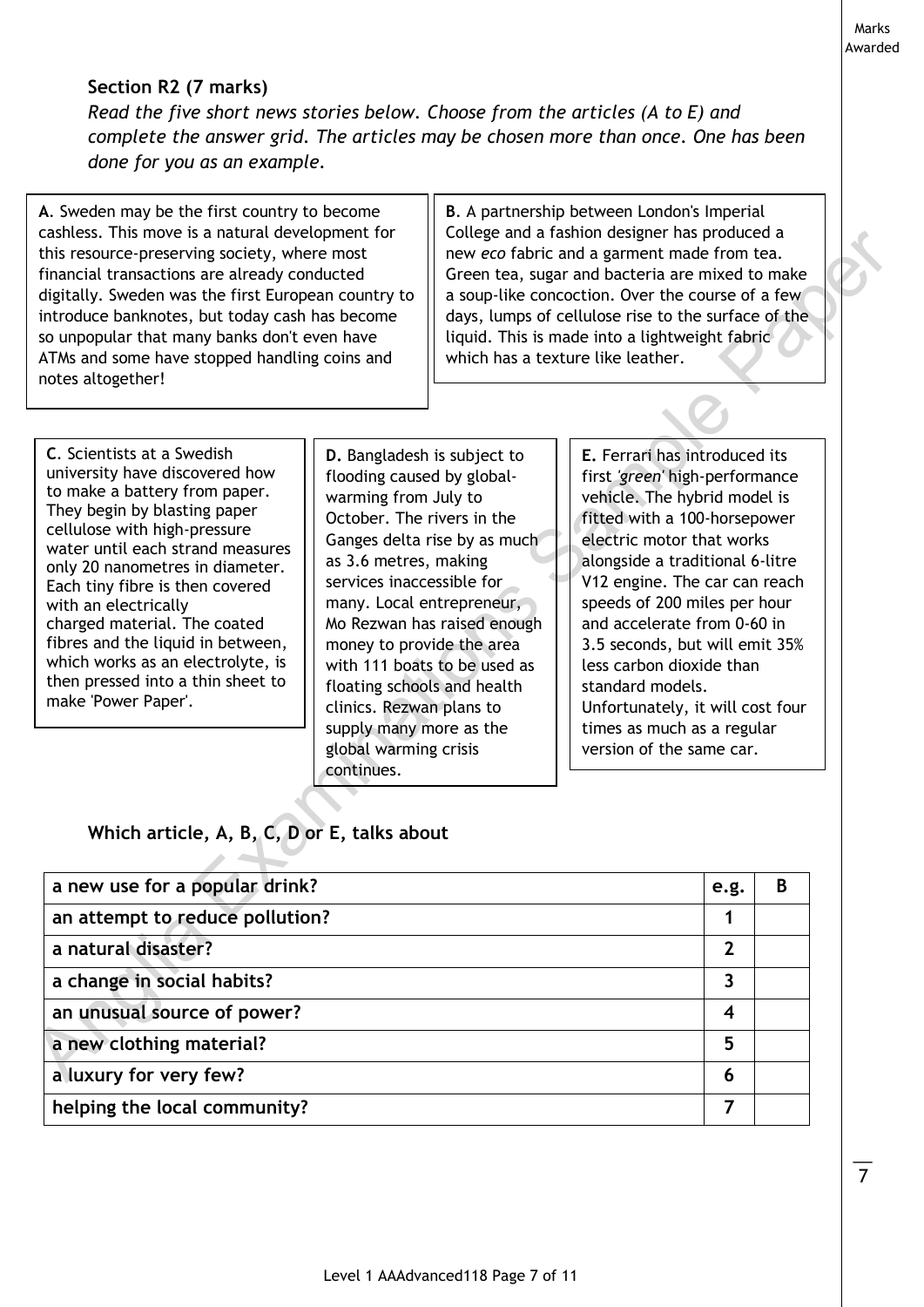**Section R3 (10 marks)**

*Choose the correct answer in each sentence and write it on the line.*

|     | A up                       | $\overline{B}$ off                                                           | C for                                                                                                                                                                                                                         | D in                         |
|-----|----------------------------|------------------------------------------------------------------------------|-------------------------------------------------------------------------------------------------------------------------------------------------------------------------------------------------------------------------------|------------------------------|
|     |                            |                                                                              |                                                                                                                                                                                                                               |                              |
| 1.  |                            | Why do you keep _________________________ me the same question?              |                                                                                                                                                                                                                               |                              |
|     | A asking B ask             |                                                                              | C asked D to ask                                                                                                                                                                                                              |                              |
| 2.  |                            | Penny is great at ________________________________ stories to children.      |                                                                                                                                                                                                                               |                              |
|     |                            | A telling b B saying b C talking b speaking                                  |                                                                                                                                                                                                                               |                              |
| 3.  |                            |                                                                              |                                                                                                                                                                                                                               |                              |
|     |                            | A made up B gave up C turned off D went off                                  |                                                                                                                                                                                                                               |                              |
| 4.  |                            | I'd rather you _______________________ me Lucy instead of Mrs Smith.         |                                                                                                                                                                                                                               |                              |
|     | A will call B called       |                                                                              | C to call C D are calling                                                                                                                                                                                                     |                              |
| 5.  |                            | Poor Magda is still crying. She                                              |                                                                                                                                                                                                                               | since 9 o'clock.             |
|     | A cried B is crying        |                                                                              | C has been crying D had cried                                                                                                                                                                                                 |                              |
| 6.  |                            | Send me a text message when you ___________________________, please.         |                                                                                                                                                                                                                               |                              |
|     |                            | A did arrive B will arrive                                                   |                                                                                                                                                                                                                               | C arrive D had arrived       |
| 7.  | Ginny $_{-}$<br>yesterday. |                                                                              | have been unwell. She wasn't at school                                                                                                                                                                                        |                              |
|     | A must                     | B can                                                                        | C should                                                                                                                                                                                                                      | D would                      |
| 8.  |                            |                                                                              |                                                                                                                                                                                                                               |                              |
|     |                            | A will ring B is ringing                                                     |                                                                                                                                                                                                                               | C had rung D would have rung |
|     |                            | Harry isn't used to _______________________________ after himself yet.       |                                                                                                                                                                                                                               |                              |
|     | A looked B looking         |                                                                              | C looks and the control of the control of the control of the control of the control of the control of the control of the control of the control of the control of the control of the control of the control of the control of | D look                       |
| 10. |                            | It would be nice if the rain _____________________________ for five minutes! |                                                                                                                                                                                                                               |                              |
|     | A stops                    | B stopped                                                                    |                                                                                                                                                                                                                               | C will stop D is stopping    |

Marks Awarded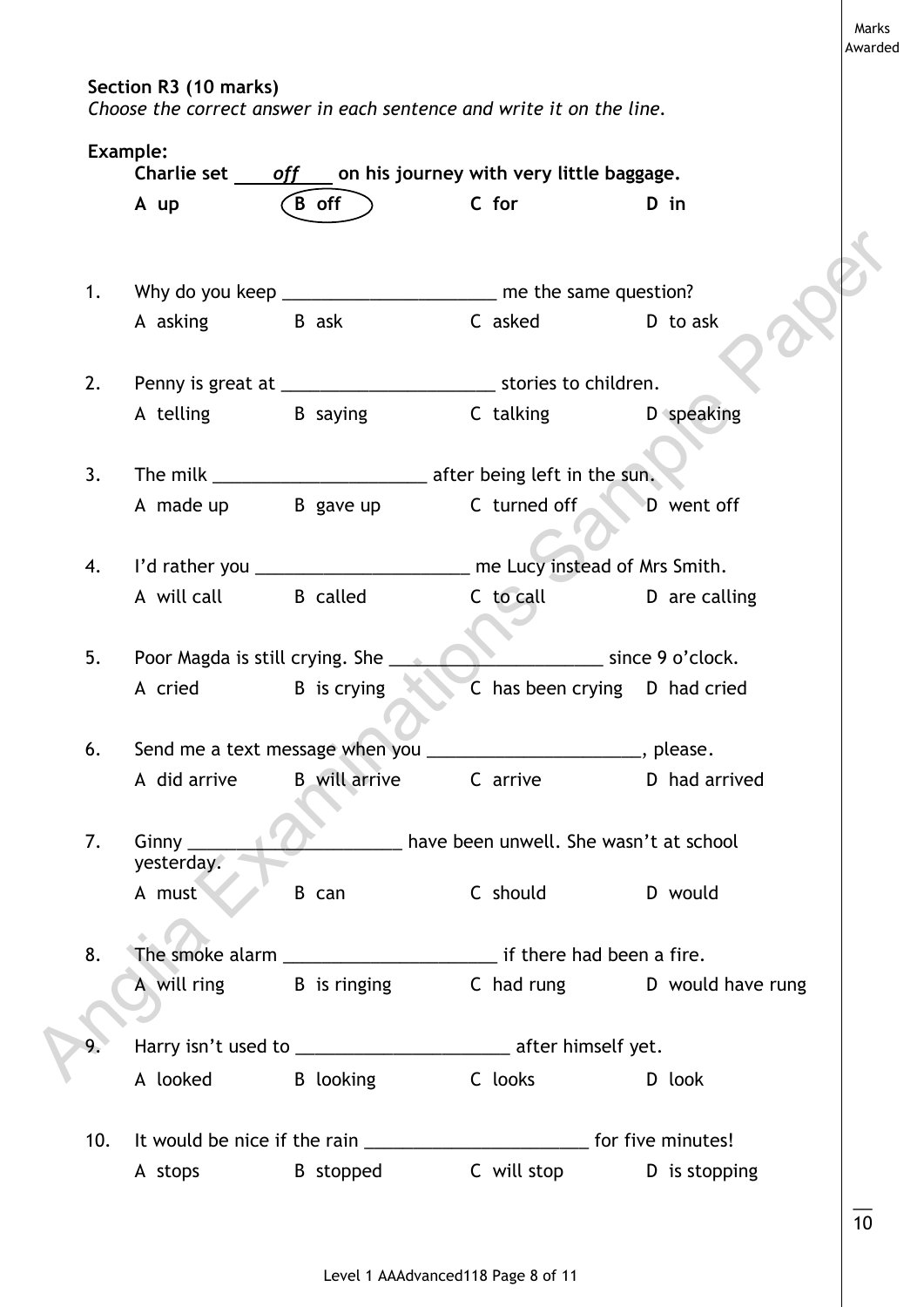|                 |                                                                                                                                           | Marks<br>Awarded |
|-----------------|-------------------------------------------------------------------------------------------------------------------------------------------|------------------|
|                 | Section W3 (10 marks)<br>Rewrite the sentences to give the same meaning as the original. Rewrite all<br>direct speech as reported speech. |                  |
| <b>Example:</b> | We were happy and so we danced and sang.                                                                                                  |                  |
|                 | If we hadn't been happy, we wouldn't have danced and sung.                                                                                |                  |
|                 |                                                                                                                                           |                  |
| 1.              | I have never seen so many people at a football match.                                                                                     |                  |
| Never           |                                                                                                                                           |                  |
| 2.              | He arrived late because he got lost.                                                                                                      |                  |
| If              |                                                                                                                                           |                  |
|                 |                                                                                                                                           |                  |
| 3.              | Anna's shoes have holes in them. We really should buy her new ones.                                                                       |                  |
| It's high time  |                                                                                                                                           |                  |
| 4.              | The coach is congratulating the players.                                                                                                  |                  |
| The players     |                                                                                                                                           |                  |
|                 |                                                                                                                                           |                  |
| 5.              | 'Don't take the bus,' Susan advised me.                                                                                                   |                  |
|                 | ddiab                                                                                                                                     |                  |

 $\overline{\phantom{a}}$ 10

Susan advised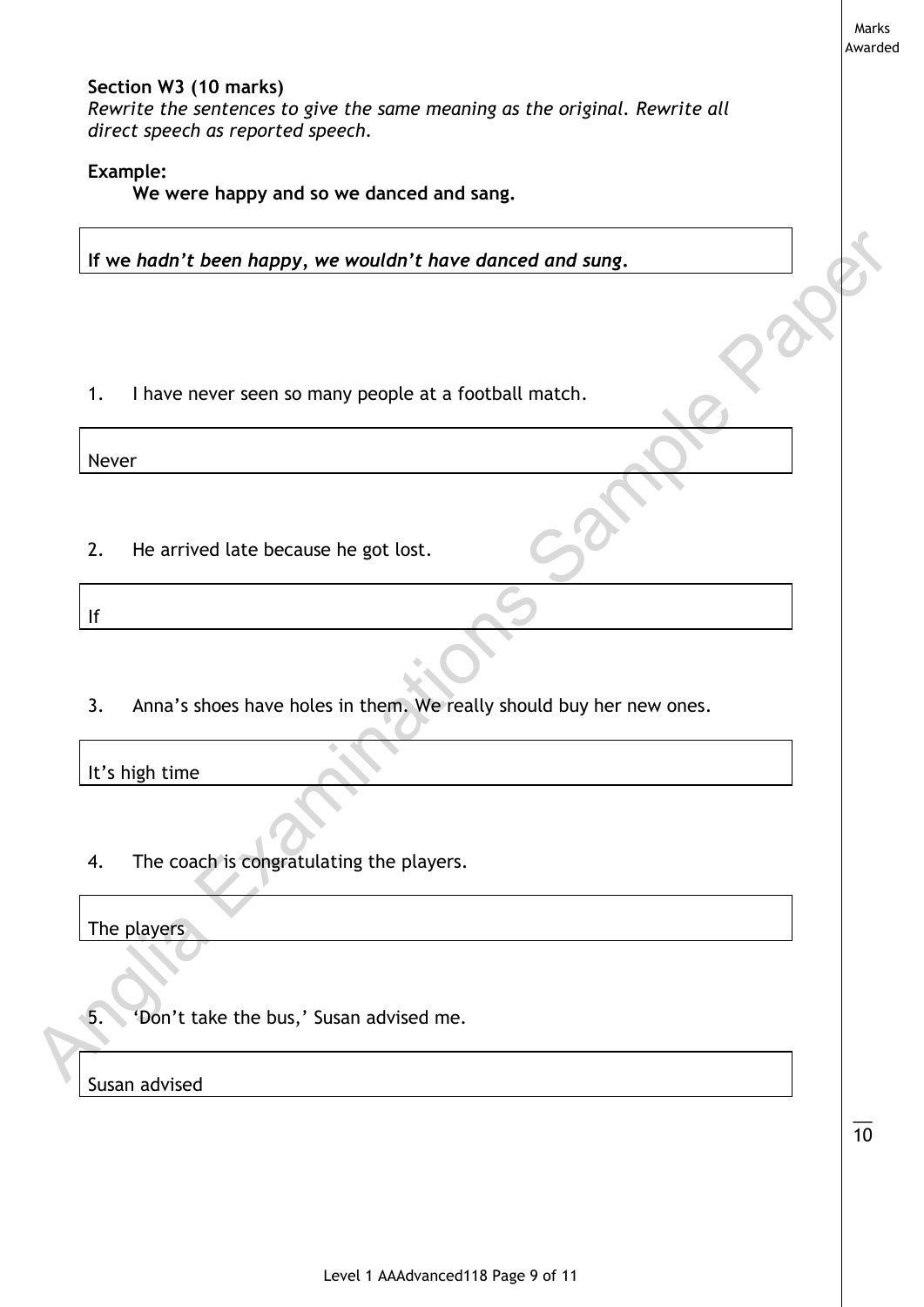## **Section R4 (10 marks)**

*Write the missing word on the lines.*

#### *Example:*

My brother has always been much *more* adventurous than me.

1. Last year, Joshua decided to go travelling \_\_\_\_\_\_\_\_\_\_\_\_\_\_\_\_\_\_\_ a few weeks.

- 2. Ever \_\_\_\_\_\_\_\_\_\_\_\_\_\_\_\_ he was a child, he has wanted to visit Peru.
- 3. He is particularly interested \_\_\_\_\_\_\_\_\_\_\_\_\_\_\_\_\_\_\_\_\_visiting the ancient city of Machu Picchu.
- 4. Every year, thousands of people walk up the mountain path to Machu Picchu. This is known **The Inca Trail'.**
- 5. He didn't speak any Spanish, **EXECUPE 19. He didn't speak any Spanish, Legacy Company** made travelling in Peru difficult.
- 6. He took a Spanish phrase book with him, in **the subset of the seam** to learn a few useful sentences.
- 7. Fortunately, he met several people The Suppleman Supplem English was excellent.
- 8. They set off together and it \_\_\_\_\_\_\_\_\_\_\_\_\_\_\_\_\_\_\_\_ them five days to climb the Inca Trail. 1. Last year, Joshua decided to go travelting<br>
2. Ever<br>
2. Ever<br>
2. He is particularly interested<br>
3. He is particularly interested<br>
3. He is particularly interested<br>
4. Every year, thousands of people walk up the mountain
	- 9. When they reached the top, however, the weather was \_\_\_\_\_\_\_\_\_\_\_\_\_\_\_\_\_\_\_\_\_\_\_\_bad that they could hardly see the ancient city.
	- 10. In \_\_\_\_\_\_\_\_\_\_\_\_\_\_\_\_ of the bad weather, Joshua really enjoyed the trip and wants to go back again when the sun is shining.